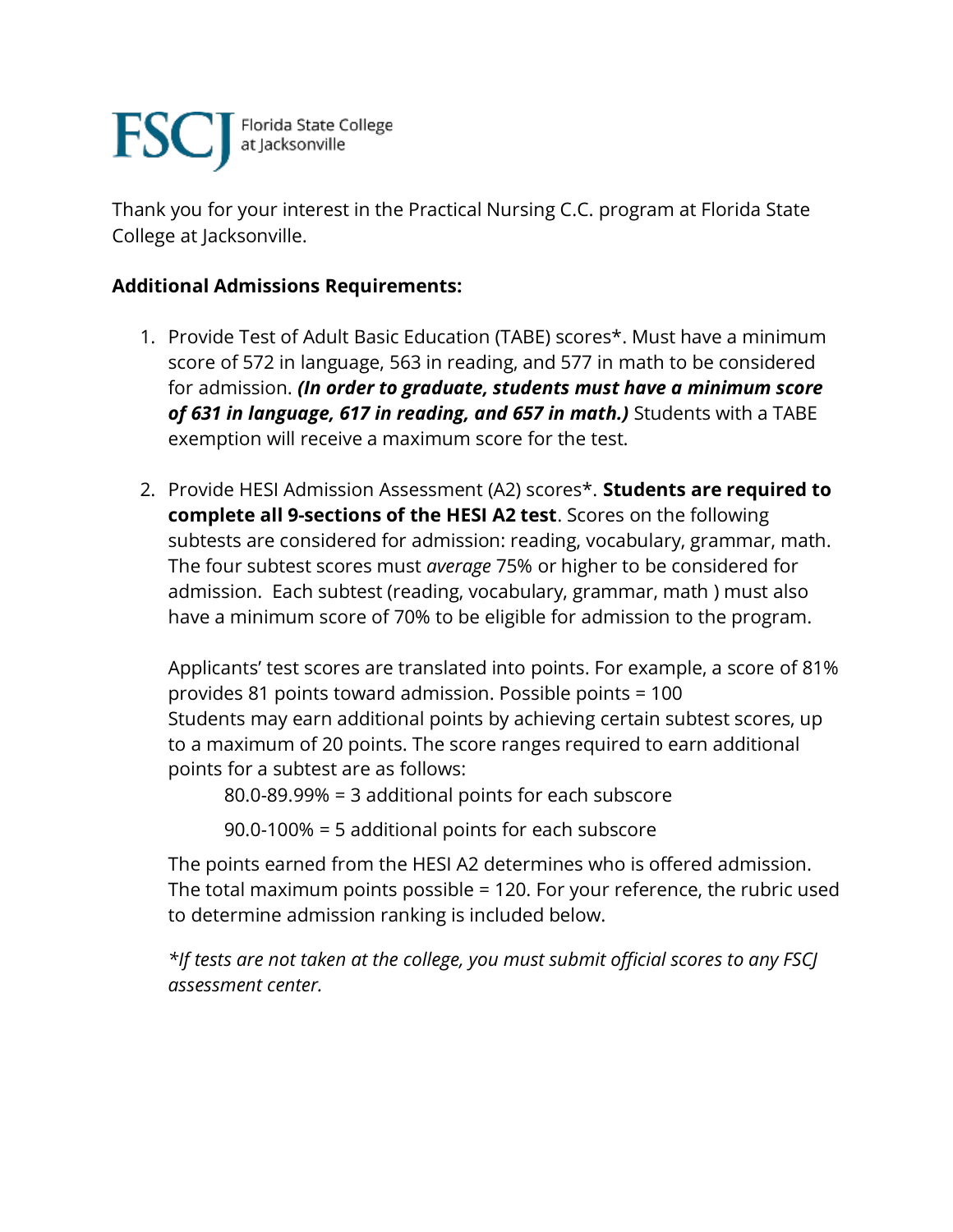3. Provide evidence of current CPR certification (adult, child and infant) achieved through an American Heart Association approved [Basic](http://www.heart.org/HEARTORG/CPRAndECC/HealthcareTraining/BasicLifeSupportBLS/Basic-Life-Support-BLS_UCM_001281_SubHomePage.jsp) Life Support (BLS) course for Health Care [Providers](http://www.heart.org/HEARTORG/CPRAndECC/HealthcareTraining/BasicLifeSupportBLS/Basic-Life-Support-BLS_UCM_001281_SubHomePage.jsp) that includes hands-on simulated experiences. Submit a copy of the front and back of your CPR card to **hcic**@fscj.edu by the application deadline.

When the application deadline is reached, all complete applications will be ranked and the 24 students with the highest scores will be offered acceptance Students selected for admission will have a specified amount of time to notify the Health Career Advising Center that they are accepting the seat. Failure to notify the Health Career Advising Center as indicated in the acceptance email will result in forfeiture of the seat. If a seat is forfeited, the next eligible applicant on the ranked list will be offered the seat. For your reference, the Practical nursing rubric that is used to determine your admissions ranking is included on the last page of this document.

Students will be notified through their FSCJ Student email of their admissions status after all applications have been reviewed and processed. Students can anticipate being notified approximately **one month** following the application deadline. Information concerning a student's admissions status will not be given via telephone.

If you have questions or need assistance, we have dedicated staff available to help. Please reach out to us by phone at (904) 713-4545 or by email at [hcic@fscj.edu.](mailto:hcic@fscj.edu)